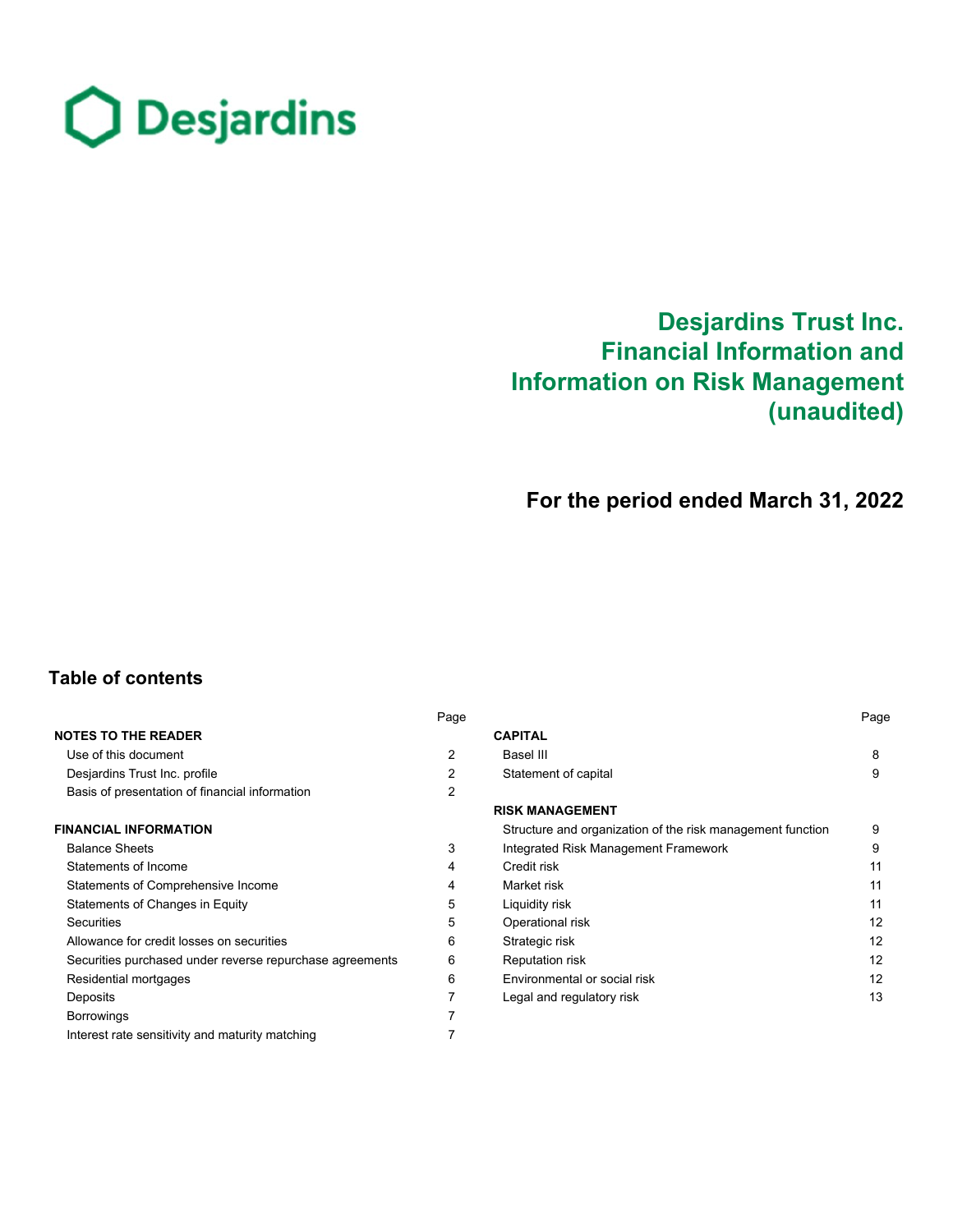## <span id="page-1-0"></span>**NOTES TO THE READER**

#### **USE OF THIS DOCUMENT**

The Financial Information and Information on Risk Management (the document) is designed to support the transparency and disclosure of Desjardins Trust Inc.'s financial information and information on risk management so that the various financial market participants can assess its risk profile. The information disclosed in this document is unaudited.

#### **DESJARDINS TRUST INC. PROFILE**

Desjardins Trust Inc. (the Company) is a trustee incorporated as a trust and loan company and registered under the *Trust and Loan Companies Act*  (Canada) that provides a range of products and services, including asset custody and trust services to individuals and businesses. It is a wholly-owned subsidiary of Desjardins Financial Holding Inc., which in turn is wholly-owned by the *Fédération des caisses Desjardins du Québec* (the Federation). The address of its head office is 1 Complexe Desjardins, Montréal, Québec, Canada. Through a service and outsourcing agreement, the Company uses the services of the Federation and some of its subsidiaries to support its operations both in terms of managing staff as well as meeting its movable and immovable asset requirements. Under this agreement, the Federation and its subsidiaries agree to provide the Company with substantially all administrative and operating services. The Company is governed by the Office of the Superintendent of Financial Institutions (OSFI).

#### **BASIS OF PRESENTATION OF FINANCIAL INFORMATION**

The Annual Financial Statements have been prepared by the Company's management in accordance with the International Financial Reporting Standards (IFRS) issued by the International Accounting Standards Board and the accounting requirements of the *Autorité des marchés financiers* (AMF) in Québec and OSFI, which do not differ from IFRS. IFRS represent Canadian generally accepted accounting principles (GAAP). The unaudited financial information presented in this document is mainly excerpted from the Annual and Interim Financial Statements of the Company. Unless indicated otherwise, amounts are in Canadian dollars.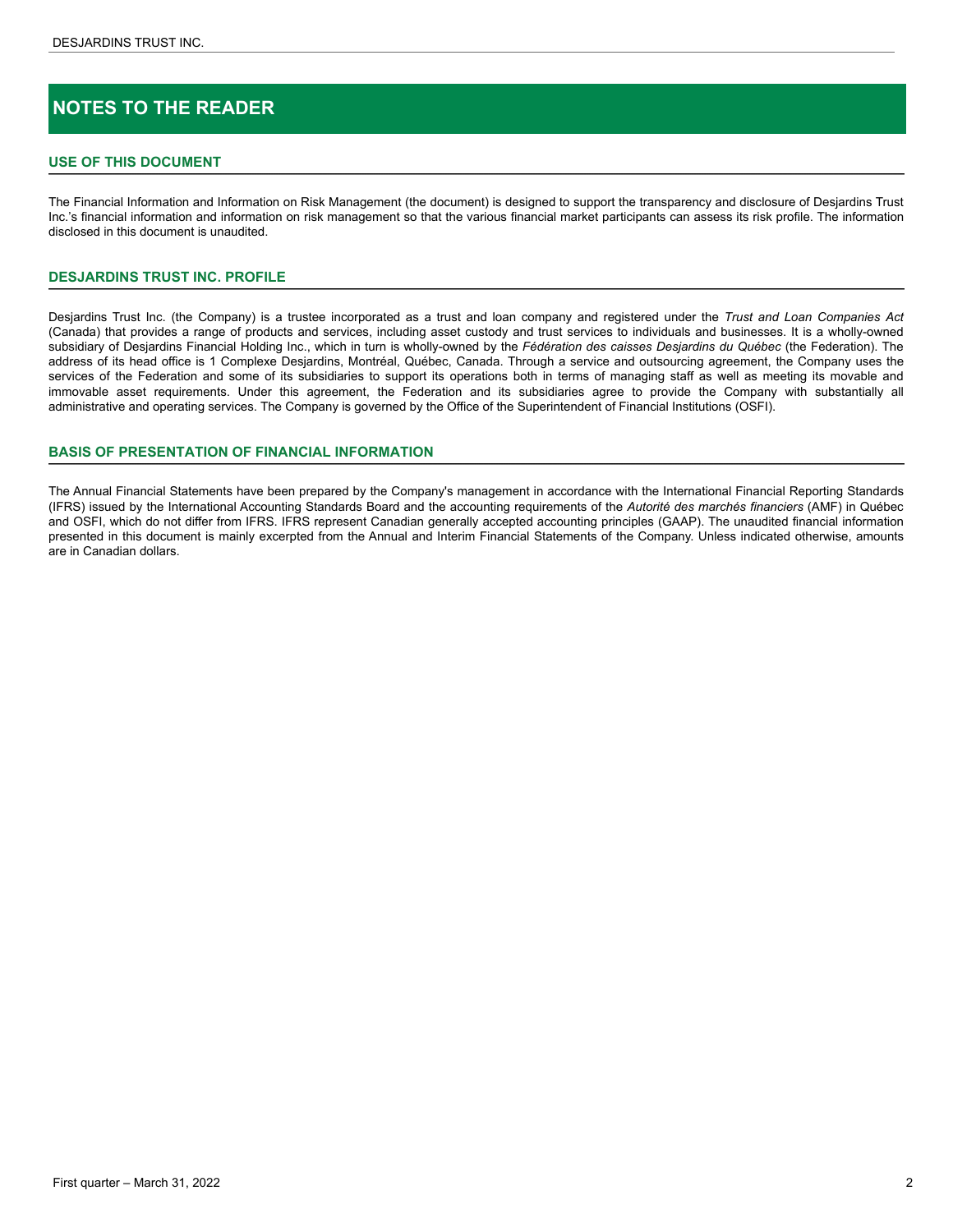## <span id="page-2-0"></span>**FINANCIAL INFORMATION**

#### **Table 1 – Balance Sheets**

|                                                                            | As at              | As at             |
|----------------------------------------------------------------------------|--------------------|-------------------|
| (in thousands of dollars)                                                  | March 31, 2022     | December 31, 2021 |
| <b>ASSETS</b>                                                              |                    |                   |
| Cash                                                                       | \$<br>43,564 \$    | 23,607            |
| Securities at fair value through other comprehensive income                | 1,730,094          | 1,350,908         |
| Securities purchased under reverse repurchase agreements                   | 516,994            | 1,256,633         |
| Residential mortgages                                                      | 110,359            | 122,813           |
| Interest receivable                                                        | 1,808              | 1,796             |
| Amounts receivable from clients                                            | 26,069             | 33,137            |
| Deferred tax assets                                                        |                    | 429               |
| Other assets                                                               | 22,585             | 26,707            |
| <b>TOTAL ASSETS</b>                                                        | \$<br>2,451,473 \$ | 2,816,030         |
| <b>LIABILITIES AND EQUITY</b>                                              |                    |                   |
| <b>LIABILITIES</b>                                                         |                    |                   |
| Deposits                                                                   | \$<br>498,796 \$   | 491,074           |
| <b>Borrowings</b>                                                          | 115,000            | 135,800           |
| Commitments related to securities lent or sold under repurchase agreements | 1,605,488          | 1,969,761         |
| Deferred tax liabilities                                                   | 251                |                   |
| Other liabilities                                                          | 32,731             | 15,389            |
| <b>TOTAL LIABILITIES</b>                                                   | 2,252,266          | 2,612,024         |
| <b>EQUITY</b>                                                              |                    |                   |
| Share capital                                                              | 59,972             | 59,972            |
| Retained earnings                                                          | 143,175            | 143,782           |
| Accumulated other comprehensive income                                     | (3,940)            | 252               |
| <b>TOTAL EQUITY</b>                                                        | 199,207            | 204,006           |
| <b>TOTAL LIABILITIES AND EQUITY</b>                                        | \$<br>2,451,473 \$ | 2,816,030         |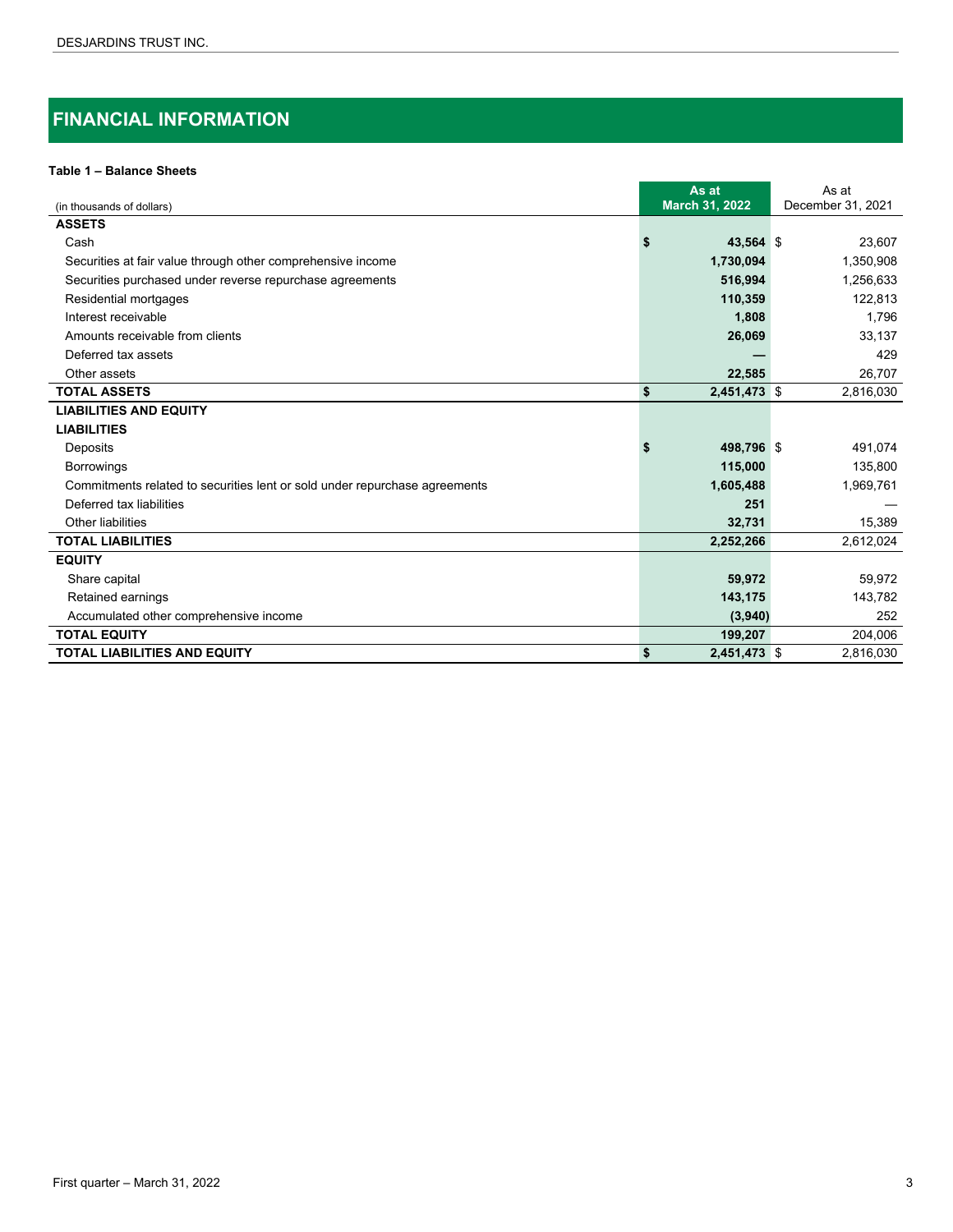#### <span id="page-3-0"></span>**Table 2 – Statements of Income**

|                                                                                                 | For the three-month periods |              |
|-------------------------------------------------------------------------------------------------|-----------------------------|--------------|
|                                                                                                 | ended March 31              |              |
| (in thousands of dollars)                                                                       | 2022                        | $2021^{(1)}$ |
| FEE INCOME AND OTHER INCOME                                                                     |                             |              |
| Securities administration and custodial services                                                | \$<br>16,556 \$             | 15,516       |
| Individual and business trust services                                                          | 12.804                      | 12,957       |
| Other                                                                                           | 2.493                       | 1,500        |
|                                                                                                 | 31,853                      | 29,973       |
| <b>NET INVESTMENT INCOME</b>                                                                    |                             |              |
| <b>NET INTEREST INCOME</b>                                                                      |                             |              |
| Interest income                                                                                 | 3,408                       | 2,748        |
| Interest expense                                                                                | (2,662)                     | (2,750)      |
|                                                                                                 | 746                         | (2)          |
| <b>OTHER NET INVESTMENT INCOME</b>                                                              |                             |              |
| Net realized gains on securities classified as at fair value through other comprehensive income | $\overline{2}$              | 154          |
| Other                                                                                           | (49)                        | 47           |
|                                                                                                 | (47)                        | 201          |
| <b>NET INVESTMENT INCOME</b>                                                                    | 699                         | 199          |
| <b>TOTAL INCOME</b>                                                                             | 32,552                      | 30,172       |
| <b>PROVISION FOR (RECOVERY OF) CREDIT LOSSES<sup>(2)</sup></b>                                  | 64                          | (157)        |
| <b>NON-INTEREST EXPENSE</b>                                                                     |                             |              |
| General expenses                                                                                | 20,842                      | 17,579       |
| Technologies                                                                                    | 4,686                       | 3,410        |
| Fees                                                                                            | 159                         | 798          |
| Custodian fees                                                                                  | 3,104                       | 2,952        |
| Other                                                                                           | 4,557                       | 4,336        |
|                                                                                                 | 33,348                      | 29,075       |
| <b>INCOME (LOSS) BEFORE INCOME TAXES</b>                                                        | (860)                       | 1,254        |
| Income taxes (recovery)                                                                         | (253)                       | 338          |
| <b>NET INCOME (LOSS) FOR THE PERIOD</b>                                                         | \$<br>$(607)$ \$            | 916          |

 $<sup>(1)</sup>$  Certain comparative figures have been reclassified to conform with the presentation of the financial statements for the current period. These reclassifications had no impact</sup> on net income or total assets and liabilities.

(2) Represents the provision for (recovery of) expected credit losses on securities at amortized cost and classified as at fair value through other comprehensive income and on residential mortgages.

#### **Table 3 – Statements of Comprehensive Income**

|                                                                                                                           |                 | For the three-month periods<br>ended March 31 |
|---------------------------------------------------------------------------------------------------------------------------|-----------------|-----------------------------------------------|
| (in thousands of dollars)                                                                                                 | 2022            | 2021                                          |
| Net income (loss) for the period                                                                                          | $(607)$ \$<br>S | 916                                           |
| Other comprehensive income, net of income taxes                                                                           |                 |                                               |
| Items that will be reclassified subsequently to the Statements of Income                                                  |                 |                                               |
| Net change in unrealized gains and losses on securities classified as at fair value through other comprehensive<br>income |                 |                                               |
| Net unrealized losses                                                                                                     | (4, 288)        | (933)                                         |
| Provision for (recovery of) credit losses recognized in the Statements of Income                                          | 98              | (80)                                          |
| Reclassification of net gains to the Statements of Income                                                                 | (2)             | (114)                                         |
| Total other comprehensive income, net of income taxes                                                                     | (4, 192)        | (1, 127)                                      |
| <b>COMPREHENSIVE INCOME FOR THE PERIOD</b>                                                                                | $(4,799)$ \$    | (211)                                         |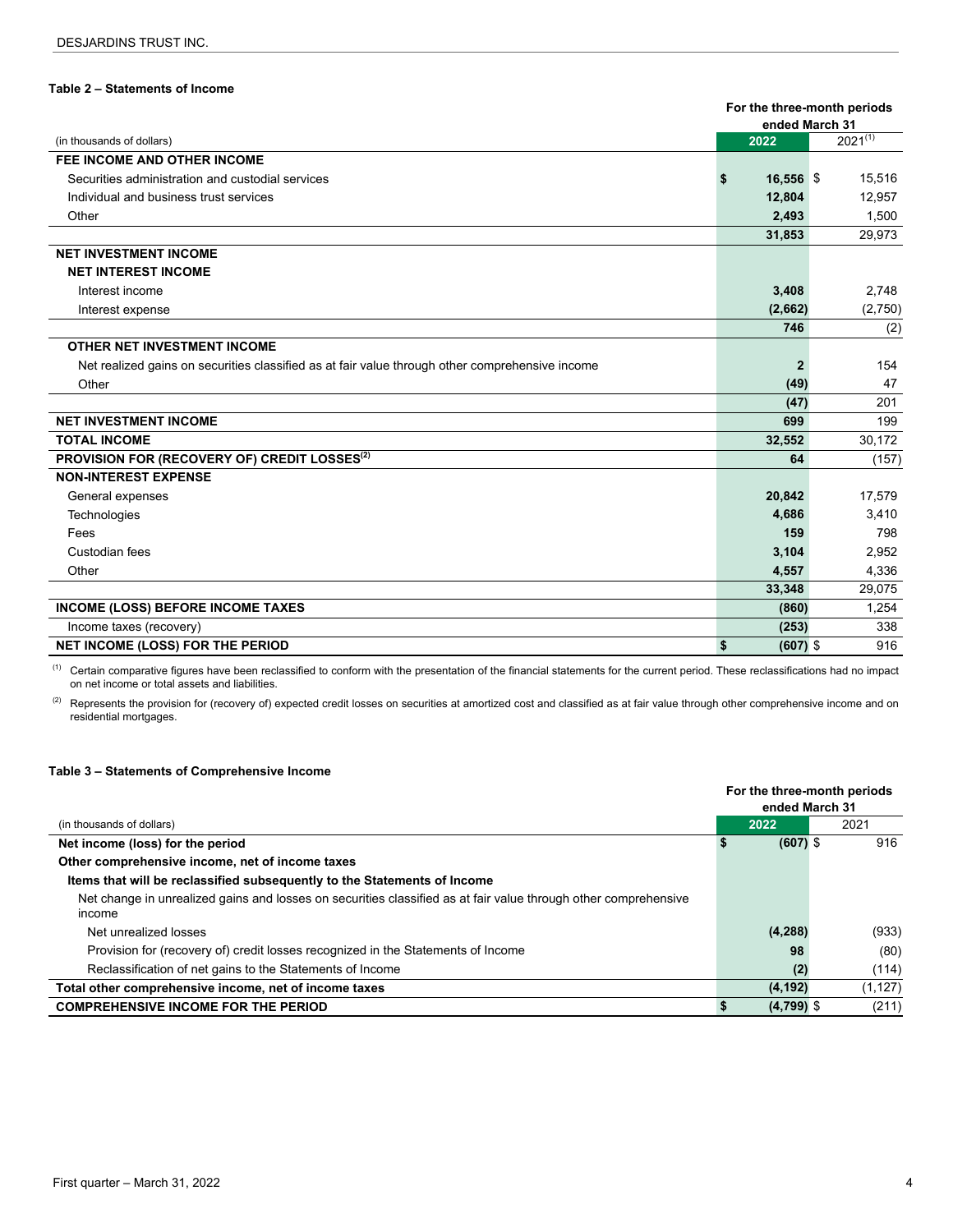#### <span id="page-4-0"></span>**Table 4 – Statements of Changes in Equity**

For the three-month periods ended March 31

|                                           |    |              |                 | <b>Accumulated</b><br>other |              |
|-------------------------------------------|----|--------------|-----------------|-----------------------------|--------------|
|                                           |    | <b>Share</b> | <b>Retained</b> | comprehensive               | <b>Total</b> |
| (in thousands of dollars)                 |    | capital      | earnings        | income                      | equity       |
| <b>BALANCE AS AT DECEMBER 31, 2021</b>    | S  | 59.972 \$    | 143.782 \$      | 252 <sup>5</sup>            | 204,006      |
| Net loss for the period                   |    |              | (607)           |                             | (607)        |
| Other comprehensive income for the period |    |              |                 | (4, 192)                    | (4, 192)     |
| Comprehensive income for the period       |    |              | (607)           | (4, 192)                    | (4,799)      |
| <b>BALANCE AS AT MARCH 31, 2022</b>       | S  | 59.972 \$    | 143,175 \$      | $(3,940)$ \$                | 199,207      |
|                                           | \$ |              | 143.714 \$      | $2,829$ \$                  | 206,515      |
| <b>BALANCE AS AT DECEMBER 31, 2020</b>    |    | 59,972 \$    |                 |                             |              |
| Net income for the period                 |    |              | 916             |                             | 916          |
| Other comprehensive income for the period |    |              |                 | (1, 127)                    | (1, 127)     |
| Comprehensive income for the period       |    |              | 916             | (1, 127)                    | (211)        |
| <b>BALANCE AS AT MARCH 31, 2021</b>       | \$ | 59.972 \$    | 144,630 \$      | $1.702$ \$                  | 206,304      |

#### **Table 5 – Securities**

| As at March 31, 2022                                                |   |              | <b>Terms to maturity</b> |                          |              |
|---------------------------------------------------------------------|---|--------------|--------------------------|--------------------------|--------------|
|                                                                     |   | <b>Under</b> | Over                     | No specific              |              |
| (in thousands of dollars)                                           |   | 1 year       | 1 year                   | maturity                 | <b>Total</b> |
| Securities issued or guaranteed by:                                 |   |              |                          |                          |              |
| Canadian government entities                                        | S | 182,588 \$   | $30,608$ \$              | $-s$                     | 213,196      |
| Provincial government entities and municipal corporations in Canada |   | 235,590      | 60,886                   | –                        | 296,476      |
| <b>Other securities</b>                                             |   |              |                          |                          |              |
| <b>Financial institutions</b>                                       |   | 1,045,923    | 124,857                  | $\overline{\phantom{m}}$ | 1,170,780    |
| Other issuers                                                       |   | 40.816       | 8.826                    |                          | 49,642       |
| <b>Total securities</b>                                             | S | 1,504,917 \$ | 225,177 \$               | $\qquad \qquad -$        | 1,730,094    |
|                                                                     |   |              |                          |                          |              |
| $A_0$ of December 21, 2021                                          |   |              | Taxma ta maturity        |                          |              |

| As at December 31, 2021                                             | Terms to maturity |                |  |            |  |                               |           |
|---------------------------------------------------------------------|-------------------|----------------|--|------------|--|-------------------------------|-----------|
|                                                                     |                   | Under          |  | Over       |  | No                            |           |
| (in thousands of dollars)                                           |                   | l year         |  | l vear     |  | specific                      | Total     |
| Securities issued or guaranteed by:                                 |                   |                |  |            |  |                               |           |
| Canadian government entities                                        |                   | 121.297 \$     |  | 74.194 \$  |  | \$.                           | 195.491   |
| Provincial government entities and municipal corporations in Canada |                   | 263.562        |  | 98,214     |  |                               | 361,776   |
| <b>Other securities</b>                                             |                   |                |  |            |  |                               |           |
| <b>Financial institutions</b>                                       |                   | 632.163        |  | 132.306    |  |                               | 764.469   |
| Other issuers                                                       |                   | 21.031         |  | 8.141      |  |                               | 29.172    |
| <b>Total securities</b>                                             |                   | $0.038,053$ \$ |  | 312,855 \$ |  | $\overbrace{\phantom{13333}}$ | 1,350,908 |

| As at March 31, 2022               | <b>Distribution by province</b><br>(excluding securities issued or quaranteed by Canadian government entities) |                                    |  |                |  |                   |  |                 |  |            |  |            |  |                                         |   |                              |                                                 |      |               |              |
|------------------------------------|----------------------------------------------------------------------------------------------------------------|------------------------------------|--|----------------|--|-------------------|--|-----------------|--|------------|--|------------|--|-----------------------------------------|---|------------------------------|-------------------------------------------------|------|---------------|--------------|
| (in thousands of dollars)          |                                                                                                                | <b>British-</b><br><b>Columbia</b> |  | <b>Alberta</b> |  | Saskat-<br>chewan |  | <b>Manitoba</b> |  | Ontario    |  | Québec     |  | <b>Newfound</b><br>land and<br>Labrador |   | <b>Nova</b><br><b>Scotia</b> | <b>Prince</b><br><b>Edward</b><br><b>Island</b> |      | International | <b>Total</b> |
| Securities issued or<br>quaranteed |                                                                                                                | 25.939 S                           |  | 20.982 \$      |  | $13.166$ \$       |  | 4.961 S         |  | 129.838 \$ |  | 65.449 \$  |  | 36.141                                  | S | — s                          |                                                 | $-s$ |               | 296.476      |
| Other securities                   |                                                                                                                | 114.126                            |  | 42.987         |  | 19.995            |  | –               |  | 462.557    |  | 332.321    |  | —                                       |   | 243.516                      | $\overline{\phantom{0}}$                        |      | 4.920         | 1,220,422    |
|                                    |                                                                                                                | 140.065 \$                         |  | 63.969 \$      |  | $33.161$ \$       |  | 4.961           |  | 592.395 \$ |  | 397,770 \$ |  | 36.141                                  |   | 243.516 \$                   | $\qquad \qquad \overline{\qquad \qquad }$       | - 5  | 4.920         | 1.516.898    |

| As at December 31, 2021            | Distribution by province<br>(excluding securities issued or quaranteed by Canadian government entities) |      |                     |  |                   |  |          |  |                                           |      |           |  |                                  |    |                     |                            |                   |                     |
|------------------------------------|---------------------------------------------------------------------------------------------------------|------|---------------------|--|-------------------|--|----------|--|-------------------------------------------|------|-----------|--|----------------------------------|----|---------------------|----------------------------|-------------------|---------------------|
| (in thousands of dollars)          | British-<br>Columbia                                                                                    |      | Alberta             |  | Saskat-<br>chewan |  | Manitoba |  | Ontario                                   |      | Québec    |  | Newfoundl<br>and and<br>Labrador |    | Nova<br>Scotia      | Prince<br>Edward<br>Island | International     | Total               |
| Securities issued or<br>quaranteed | 25.977                                                                                                  | - \$ | 19.542 \$           |  | 13.186 \$         |  |          |  | 5.163 \$ 120.304                          | - \$ | 97.690 \$ |  | 55.976                           | £. | 9.899 S             | 14,039 \$                  | $\qquad \qquad -$ | 361.776             |
| Other securities                   | 130.955<br>$$156.932$ \$                                                                                |      | 35.985<br>55.527 \$ |  | 13.186 \$         |  | –        |  | 279.492<br>5.163 \$ 399.796 \$ 385.583 \$ |      | 287.893   |  | –<br>55.976                      | £. | 54.249<br>64.148 \$ | 14.039 \$                  | 5.067<br>5.067    | 793.641<br>.155.417 |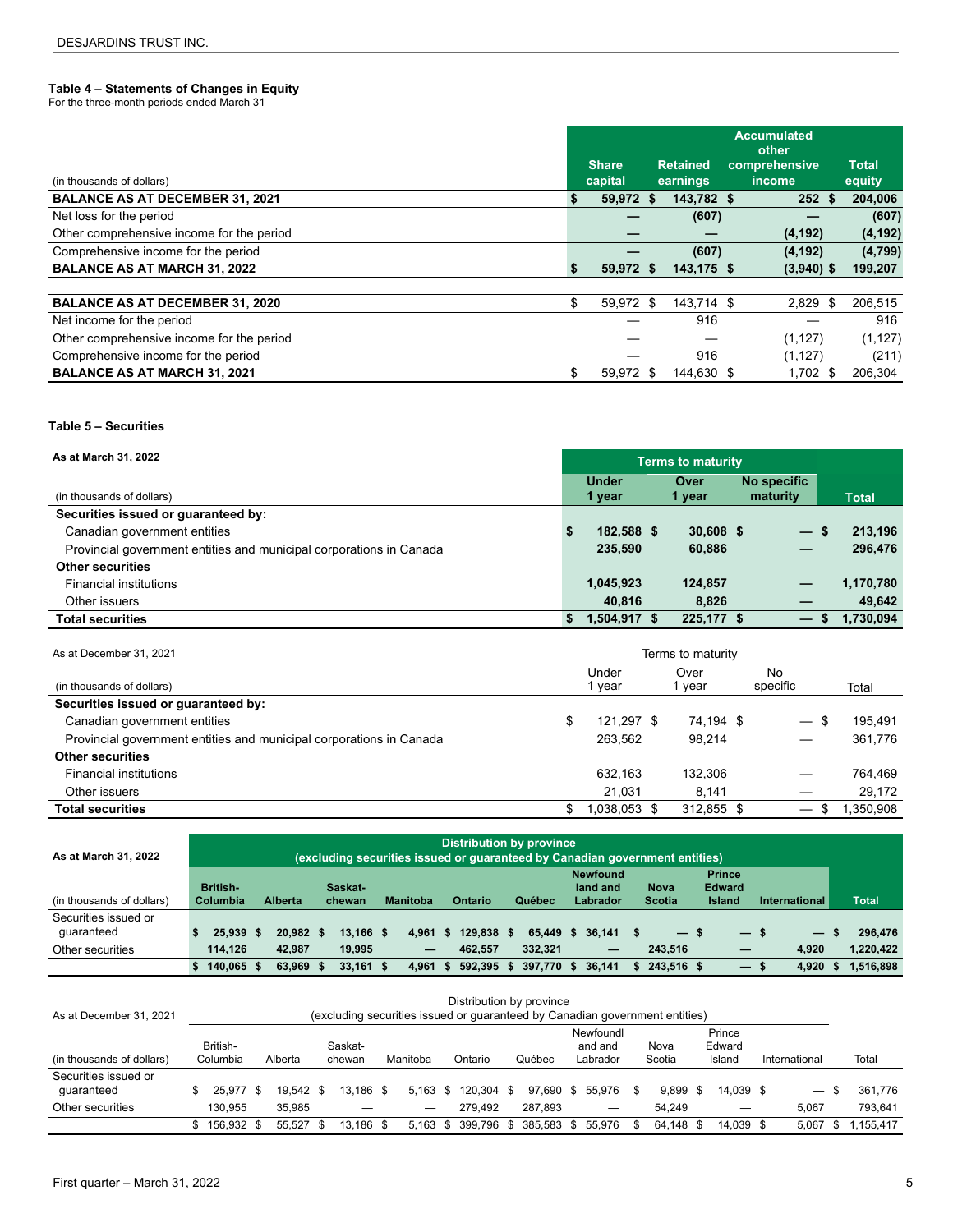#### <span id="page-5-0"></span>**Table 6 – Allowance for credit losses on securities**

| (in thousands of dollars)                                      | As at<br>March 31. 2022 ً | As at<br>December 31, 2021 |
|----------------------------------------------------------------|---------------------------|----------------------------|
| On securities at fair value through other comprehensive income | 491                       | 359                        |

<sup>(1)</sup> The allowance for credit losses on securities classified as at fair value through other comprehensive income is presented under "Accumulated other comprehensive income" in Balance Sheets.

#### **Table 7 – Securities purchased under reverse repurchase agreements**

| (in thousands of dollars) | As at<br>March 31, 2022 , |             | As at<br>December 31, 2021 |
|---------------------------|---------------------------|-------------|----------------------------|
| Residents                 | 516.994                   | $\sim$<br>D | ,256,633                   |

In the normal course of business, the Company carries out securities lending transactions, which include repurchase and reverse purchase agreements and securities lending. As part of such transactions, the Company acts as custodian for the securities holder who authorizes it to lend the securities to a borrower for a commission, the form and terms of which are determined in a pre-arranged contract under which the Company may assume certain risks.

#### **Table 8 – Residential mortgages**

| As at March 31, 2022              |                      |    |                     |    |        |    |          |          |           |  |  |              |
|-----------------------------------|----------------------|----|---------------------|----|--------|----|----------|----------|-----------|--|--|--------------|
|                                   |                      |    |                     |    |        |    | Credit-  |          |           |  |  |              |
|                                   | Probability of       |    | Non-credit-impaired |    |        |    | impaired |          |           |  |  |              |
| (in thousands of dollars)         | default tranches     |    | Stage 2<br>Stage 1  |    |        |    |          |          | Stage 3   |  |  | <b>Total</b> |
| <b>Residential mortgages</b>      |                      |    |                     |    |        |    |          |          |           |  |  |              |
| Excellent                         | $0.00\%$ to 0.14%    | S  | $41,335$ \$         |    |        | \$ | —        | S        | 41,335    |  |  |              |
| Very low                          | $0.15\%$ to $0.49\%$ |    | 11,573              |    |        |    | —        |          | 11,573    |  |  |              |
| Low                               | $0.50\%$ to 2.49%    |    | 27,901              |    | 11,453 |    | —        |          | 39,354    |  |  |              |
| Moderate                          | 2.50% to 9.99%       |    | 2,474               |    | 11,548 |    | —        |          | 14,022    |  |  |              |
| High                              | 10,00% to 99.99%     |    |                     |    | 3,836  |    |          |          | 3,836     |  |  |              |
| Default                           | 100.00%              |    |                     |    |        |    | 320      |          | 320       |  |  |              |
| Total gross residential mortgages |                      | \$ | 83,283              | \$ | 26.837 | \$ | 320      |          | \$110,440 |  |  |              |
| Allowance for credit losses       |                      |    | 16                  |    | 54     |    | 11       |          | 81        |  |  |              |
| Total net residential mortgages   |                      | \$ | 83,267              | S  | 26,783 | \$ | 309      | $\sim$ 5 | 110,359   |  |  |              |

| As at December 31, 2021           |                   | Exposure to credit risk |                     |     |         |    |                          |    |         |
|-----------------------------------|-------------------|-------------------------|---------------------|-----|---------|----|--------------------------|----|---------|
|                                   | Probability of    |                         | Non-credit-impaired |     |         |    | Credit-<br>impaired      |    |         |
| (in thousands of dollars)         | default tranches  |                         | Stage 1             |     | Stage 2 |    | Stage 3                  |    | Total   |
| <b>Residential mortgages</b>      |                   |                         |                     |     |         |    |                          |    |         |
| Excellent                         | $0.00\%$ to 0.14% | \$                      | 46.484              | \$  |         | \$ | $\overline{\phantom{0}}$ | \$ | 46,484  |
| Very low                          | $0.15\%$ to 0.49% |                         | 12,866              |     |         |    | —                        |    | 12,866  |
| Low                               | $0.50\%$ to 2.49% |                         | 28,626              |     | 15,323  |    | —                        |    | 43,949  |
| Moderate                          | 2.50% to 9.99%    |                         | 4.418               |     | 11.235  |    | $\overline{\phantom{0}}$ |    | 15,653  |
| High                              | 10,00% to 99.99%  |                         |                     |     | 4.011   |    |                          |    | 4,011   |
| Default                           | 100.00%           |                         |                     |     |         |    |                          |    |         |
| Total gross residential mortgages |                   | \$                      | 92,394              | \$  | 30.569  | \$ |                          | \$ | 122,963 |
| Allowance for credit losses       |                   |                         | 35                  |     | 115     |    |                          |    | 150     |
| Total net residential mortgages   |                   | \$                      | 92,359              | \$. | 30,454  | \$ |                          | \$ | 122,813 |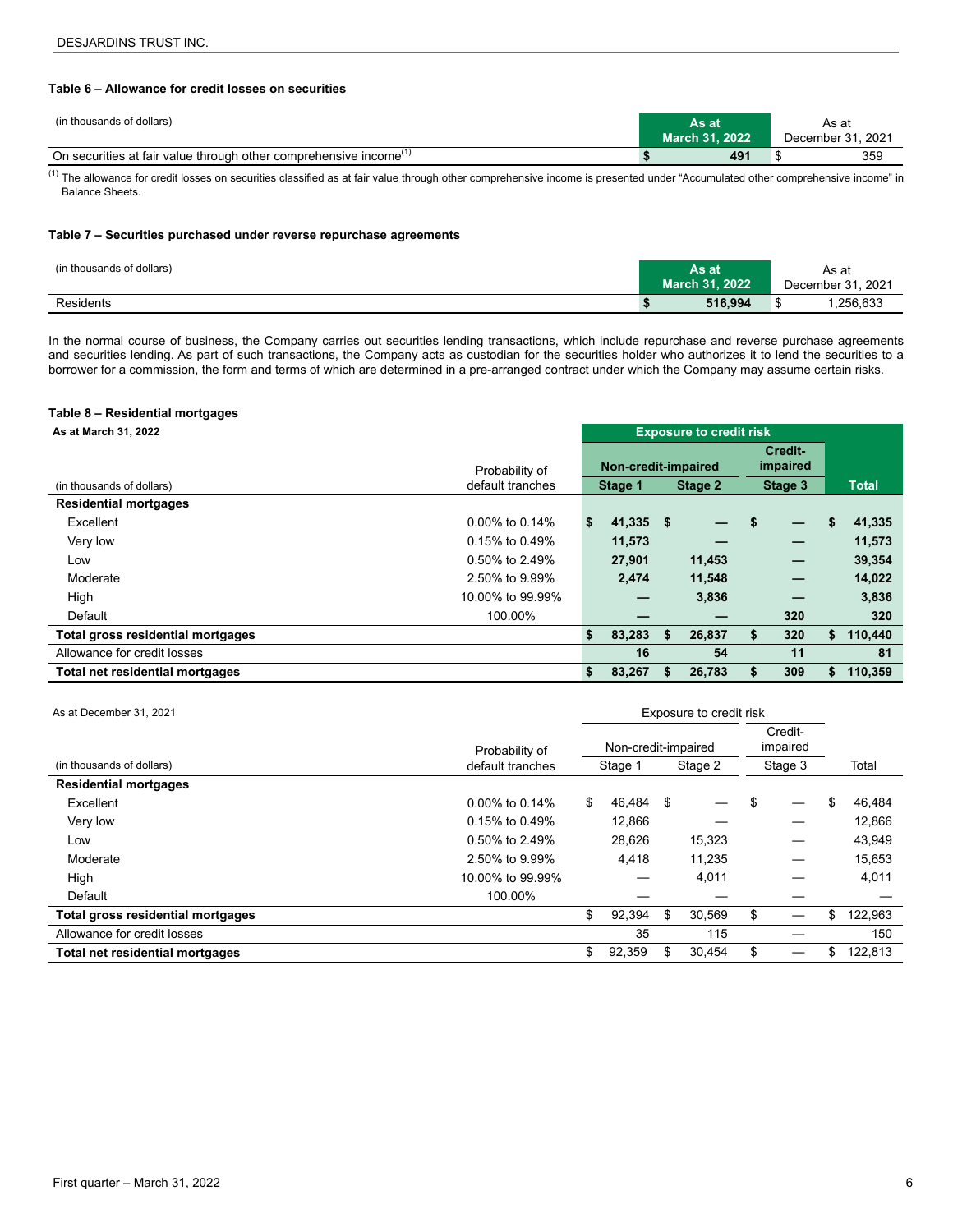#### <span id="page-6-0"></span>**Table 9 – Deposits**

| (in thousands of dollars) | As at<br><b>March 31, 2022</b> |      | As at<br>December 31, 2021 |
|---------------------------|--------------------------------|------|----------------------------|
| Type                      |                                |      |                            |
| Payable on demand         | 238,074                        | - \$ | 232,183                    |
| Payable on a fixed date   | 260,722                        |      | 258.891                    |
| Total                     | 498,796                        | - \$ | 491.074                    |

| (in thousands of dollars)       |   | As at<br>March 31, 2022 |   | As at<br>December 31, 2021 |
|---------------------------------|---|-------------------------|---|----------------------------|
| <b>Distribution by province</b> |   |                         |   |                            |
| Québec                          | л | 476,030                 | S | 468,968                    |
| Ontario                         |   | 22,707                  |   | 22,078                     |
| New Brunswick                   |   | 59                      |   | 28                         |
| Total                           |   | 498,796                 | S | 491.074                    |

#### **Table 10 – Borrowings**

| (in thousands of dollars)                                                                          | As at<br><b>March 31, 2022</b> |    | As at<br>December 31, 2021 $(1)$ |
|----------------------------------------------------------------------------------------------------|--------------------------------|----|----------------------------------|
| Borrowings with no maturity dates, maximum amount of \$275 million, bearing interest at a fixed    |                                |    |                                  |
| rate equal to the Federation's cost of funds plus 0.24% per year, with rates ranging from 1.24% to |                                |    |                                  |
| 1.60% on the borrowing tranches, renewable at the option of the lender                             | 115.000                        | -S | 135.800                          |

(1) On June 25, 2021, the Company repaid early a portion of its \$80 million term loan, and paid a penalty of \$0.6 million, which is presented under "Non-interest expense - Other".

#### **Table 11 – Interest rate sensitivity and maturity matching**

| As at March 31, 2022                                                          | <b>Terms to maturity</b> |  |                              |                      |              |    |                   |      |                 |      |                 |     |                                                     |    |              |
|-------------------------------------------------------------------------------|--------------------------|--|------------------------------|----------------------|--------------|----|-------------------|------|-----------------|------|-----------------|-----|-----------------------------------------------------|----|--------------|
| (in thousands of dollars)                                                     | <b>Floating</b><br>rate  |  | <b>Under</b><br>3 months     | $3$ to $6$<br>months |              |    | 6 to 12<br>months |      | 1 to 2<br>years |      | Over<br>2 years |     | Non-<br>interest-<br>sensitive<br>and<br>provisions |    | <b>Total</b> |
| <b>Assets</b>                                                                 |                          |  |                              |                      |              |    |                   |      |                 |      |                 |     |                                                     |    |              |
| Cash                                                                          | \$                       |  | -\$                          |                      |              | \$ |                   |      |                 |      |                 | \$. | 43,564 \$                                           |    | 43,564       |
| Securities at fair value through other<br>comprehensive income                |                          |  | 916,429                      |                      | 84,643       |    | 503,845           |      | 139,248         |      | 85,929          |     |                                                     |    | 1,730,094    |
| Securities purchased under reverse<br>repurchase agreements                   |                          |  | 516,983                      |                      |              |    |                   |      |                 |      |                 |     | 11                                                  |    | 516,994      |
| Residential mortgages                                                         |                          |  | 16,381                       |                      | 29,358       |    | 63,650            |      | 254             |      |                 |     | 716                                                 |    | 110,359      |
| Interest receivable                                                           |                          |  |                              |                      |              |    |                   |      |                 |      |                 |     | 1,808                                               |    | 1,808        |
| Amounts receivable from clients                                               |                          |  |                              |                      |              |    |                   |      |                 |      |                 |     | 26,069                                              |    | 26,069       |
| Other assets                                                                  |                          |  |                              |                      |              |    |                   |      |                 |      |                 |     | 22,585                                              |    | 22,585       |
| <b>Total assets</b>                                                           | \$                       |  | 1,449,793 \$<br>$\mathbf{s}$ |                      | $114,001$ \$ |    | 567,495 \$        |      | 139,502 \$      |      | 85,929 \$       |     | 94,753 \$                                           |    | 2,451,473    |
| <b>Liabilities and equity</b>                                                 |                          |  |                              |                      |              |    |                   |      |                 |      |                 |     |                                                     |    |              |
| Deposits                                                                      | \$<br>238,074 \$         |  | 25,781 \$                    |                      | 25,955 \$    |    | 76,164 \$         |      | 59,796 \$       |      | 73,026 \$       |     |                                                     | \$ | 498,796      |
| <b>Borrowings</b>                                                             |                          |  |                              |                      | 60,100       |    | 44,000            |      | 10,900          |      |                 |     |                                                     |    | 115,000      |
| Commitments related to securities lent or<br>sold under repurchase agreements |                          |  | 1,605,328                    |                      |              |    |                   |      |                 |      |                 |     | 160                                                 |    | 1,605,488    |
| Deferred tax liabilities                                                      |                          |  |                              |                      |              |    |                   |      |                 |      |                 |     | 251                                                 |    | 251          |
| Other liabilities                                                             |                          |  |                              |                      |              |    |                   |      |                 |      |                 |     | 32,731                                              |    | 32,731       |
| Equity                                                                        |                          |  |                              |                      |              |    |                   |      |                 |      |                 |     | 199,207                                             |    | 199,207      |
| <b>Total liabilities and equity</b>                                           | \$<br>238.074 \$         |  | 1,631,109 \$                 |                      | 86,055       | \$ | 120,164 \$        |      | 70,696 \$       |      | 73,026 \$       |     | 232,349                                             | \$ | 2,451,473    |
| <b>Sensitivity gap - Balance Sheet items</b>                                  | \$ (238,074) \$          |  | $(181, 316)$ \$              |                      | 27,946       |    | \$447,331         | - \$ | 68,806          | - \$ | $12,903$ \$     |     | (137,596) \$                                        |    |              |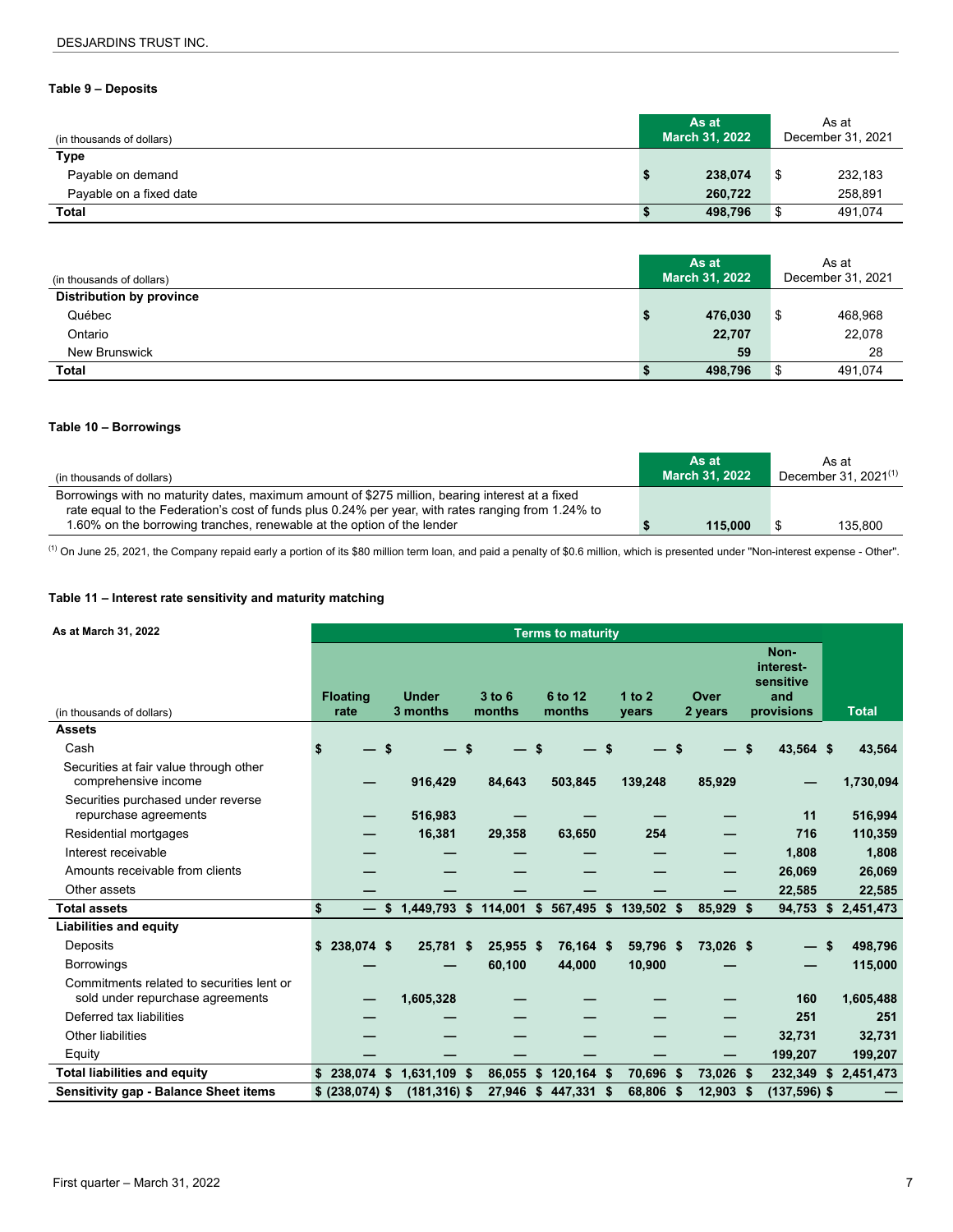#### <span id="page-7-0"></span>**Table 11 – Interest rate sensitivity and maturity matching (continued)**

| As at December 31, 2021                                                       |                                         |                    |     |                      | Terms to maturity |     |                     |    |                 |      |                                                     |    |           |
|-------------------------------------------------------------------------------|-----------------------------------------|--------------------|-----|----------------------|-------------------|-----|---------------------|----|-----------------|------|-----------------------------------------------------|----|-----------|
| (in thousands of dollars)                                                     | Floating<br>rate                        | Under<br>3 months  |     | $3$ to $6$<br>months | 6 to 12<br>months |     | $1$ to $2$<br>years |    | Over<br>2 years |      | Non-<br>interest-<br>sensitive<br>and<br>provisions |    | Total     |
| <b>Assets</b>                                                                 |                                         |                    |     |                      |                   |     |                     |    |                 |      |                                                     |    |           |
| Cash                                                                          | \$                                      | \$                 | \$  |                      | \$                | \$  |                     | \$ |                 | \$   | 23,607 \$                                           |    | 23,607    |
| Securities at fair value through other<br>comprehensive income                |                                         | 668,565            |     | 23,130               | 346,358           |     | 197,427             |    | 115,428         |      |                                                     |    | 1,350,908 |
| Securities purchased under reverse<br>repurchase agreements                   |                                         | 1,256,570          |     |                      |                   |     |                     |    |                 |      | 63                                                  |    | 1,256,633 |
| Residential mortgages                                                         |                                         | 3,263              |     | 17,068               | 95,256            |     | 6,139               |    |                 |      | 1,087                                               |    | 122,813   |
| Interest receivable                                                           |                                         |                    |     |                      |                   |     |                     |    |                 |      | 1,796                                               |    | 1,796     |
| Amounts receivable from clients                                               |                                         |                    |     |                      |                   |     |                     |    |                 |      | 33,137                                              |    | 33,137    |
| Deferred tax assets                                                           |                                         |                    |     |                      |                   |     |                     |    |                 |      | 429                                                 |    | 429       |
| Other assets                                                                  |                                         |                    |     |                      |                   |     |                     |    |                 |      | 26,707                                              |    | 26,707    |
| <b>Total assets</b>                                                           | \$<br>$\overbrace{\phantom{123221111}}$ | \$<br>1,928,398 \$ |     | 40,198 \$            | 441,614           | \$  | 203,566             | \$ | 115,428 \$      |      | 86,826                                              | \$ | 2,816,030 |
| <b>Liabilities and equity</b>                                                 |                                         |                    |     |                      |                   |     |                     |    |                 |      |                                                     |    |           |
| Deposits                                                                      | \$<br>232,183 \$                        | 36,941             | -\$ | 25,657 \$            | 67,918 \$         |     | 55,976 \$           |    | 72,399 \$       |      |                                                     | \$ | 491,074   |
| <b>Borrowings</b>                                                             |                                         | 20,800             |     |                      | 60,100            |     | 54,900              |    |                 |      |                                                     |    | 135,800   |
| Commitments related to securities lent or<br>sold under repurchase agreements |                                         | 1,969,695          |     |                      |                   |     |                     |    |                 |      | 66                                                  |    | 1,969,761 |
| <b>Other liabilities</b>                                                      |                                         |                    |     |                      |                   |     |                     |    |                 |      | 15,389                                              |    | 15,389    |
| Equity                                                                        |                                         |                    |     |                      |                   |     |                     |    |                 |      | 204,006                                             |    | 204,006   |
| <b>Total liabilities and equity</b>                                           | \$<br>232,183 \$                        | 2,027,436 \$       |     | 25,657               | \$<br>128,018     | \$  | 110,876 \$          |    | 72,399 \$       |      | 219,461                                             | S  | 2,816,030 |
| <b>Sensitivity gap - Balance Sheet Items</b>                                  | $$$ (232,183) \$                        | $(99,038)$ \$      |     | 14,541               | \$<br>313,596     | -\$ | 92,690              | -S | 43,029          | - \$ | $(132, 635)$ \$                                     |    |           |

## **CAPITAL**

#### **BASEL III**

The Company's capital ratios are calculated according to the guideline on capital standards issued by OSFI and are expressed as regulatory capital as a percentage of risk-weighted assets. The minimum Common Equity Tier 1 capital ratio that the Company must maintain to meet regulatory requirements is 7%. In addition, the Tier 1 capital ratio and total capital ratio must exceed 8.5% and 10.5%, respectively. These minimum ratios include a 2.5% capital conservation buffer.

OSFI also requires that the Company maintains a leverage ratio greater than 3%. This ratio is defined as the capital measure (namely Tier 1 capital) divided by the exposure measure. The exposure measure includes on-balance sheet assets and securities financing transaction exposures.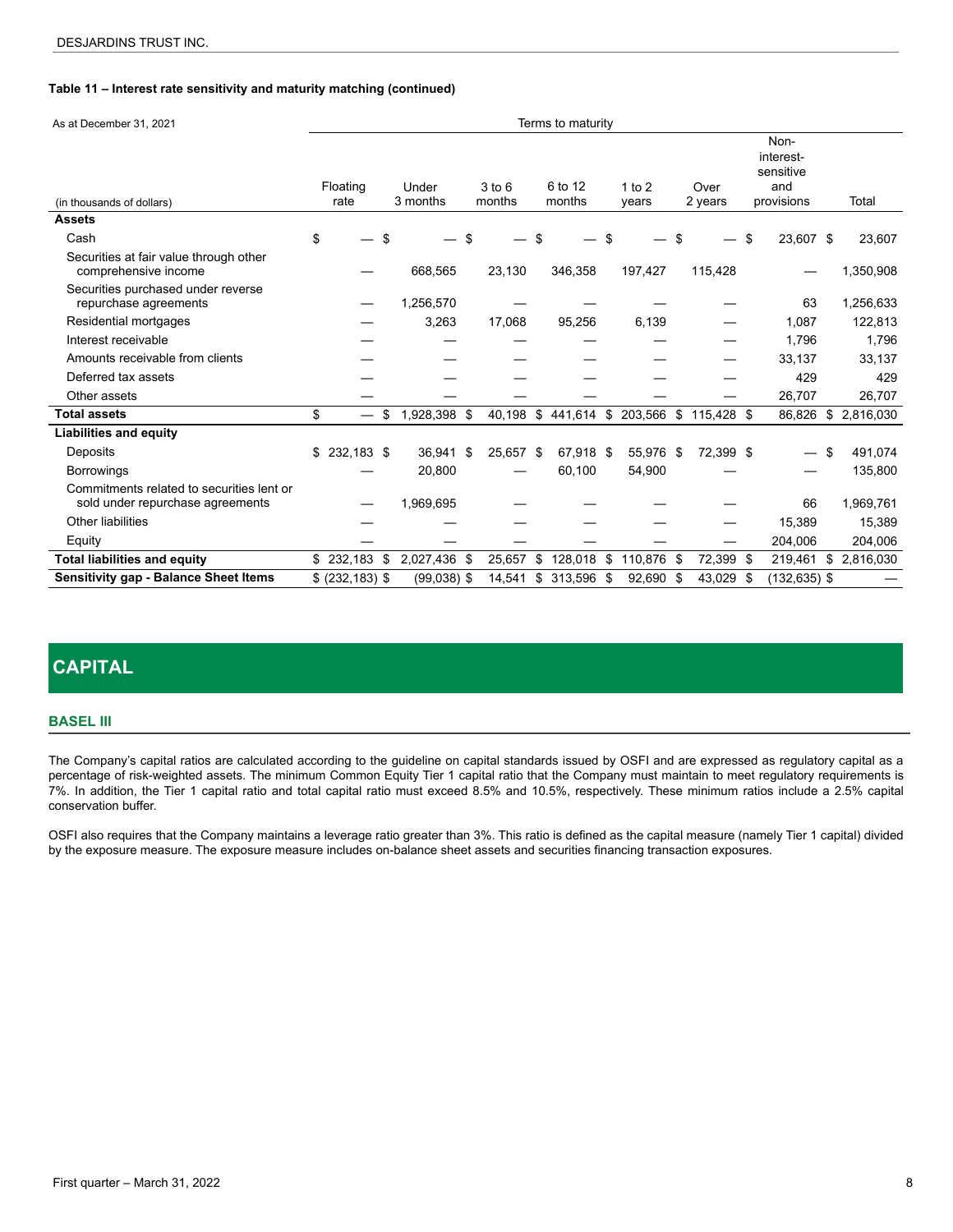#### <span id="page-8-0"></span>**Table 12 – Statement of capital**

|                                               | As at           | As at             |
|-----------------------------------------------|-----------------|-------------------|
| (in thousands of dollars and as a percentage) | March 31, 2022  | December 31, 2021 |
| <b>Common Equity Tier 1 capital</b>           |                 |                   |
| Common shares                                 | 59,972          | \$<br>59,972      |
| Retained earnings                             | 143,175         | 143,782           |
| Accumulated other comprehensive income        | (3,940)         | 252               |
| Other $(1)$                                   | 18              | 76                |
| <b>Deductions</b>                             |                 | (333)             |
| <b>Total Common Equity Tier 1 capital</b>     | \$<br>199,225   | \$<br>203,749     |
| Tier 2 capital                                |                 |                   |
| General allowance                             | 52              | 74                |
| <b>Total Tier 2 capital</b>                   | \$<br>52        | \$<br>74          |
| Total regulatory capital                      | \$<br>199,277   | \$<br>203,823     |
| Total risk-weighted assets                    | \$<br>696,432   | \$<br>637,375     |
| Total leverage ratio exposure <sup>(2)</sup>  | \$<br>2,687,091 | \$<br>2,988,784   |
| <b>Ratios</b>                                 |                 |                   |
| Common Equity Tier 1 capital ratio            | 28.6 %          | 32.0 %            |
| Tier 1 capital ratio                          | 28.6            | 32.0              |
| Total capital ratio                           | 28.6            | 32.0              |
| Leverage ratio <sup>(2)</sup>                 | 7.4             | 6.8               |

Includes the impact of the transitional provisions for the provisioning of expected credit losses announced by OSFI on March 27, 2020. The transitional provisions allow for the inclusion in Common Equity Tier 1 capital of a portion of loss allowances for expected credit losses that would have otherwise been included in Tier 2 capital. The amount is subject to restrictions, including a scaling factor decreasing each year until 2022, and is also adjusted to take into account the tax impact.

 $\frac{1}{2}$  Securities issued by sovereign states that meet the eligibility criteria for high-quality liquid assets that were excluded from the total leverage ratio exposure in accordance with  $\frac{1}{2}$ the relief measure introduced by OSFI in response to the COVID-19 pandemic have been included again since January 1, 2022.

### **RISK MANAGEMENT**

#### **STRUCTURE AND ORGANIZATION OF THE RISK MANAGEMENT FUNCTION**

The Company is exposed to different types of risks in its normal course of operations, including credit risk, market risk, liquidity risk, operational risk, strategic risk, reputation risk, environmental or social risk and legal and regulatory risk. Strict and effective management of these risks is a priority for the Company, its purpose being to support its major orientations, particularly regarding its financial soundness as well as its sustained and profitable growth, while complying with regulatory requirements. The Company considers risk an inextricable part of its development and consequently strives to promote a proactive approach in which everyone in the organization is responsible for risk management.

#### **INTEGRATED RISK MANAGEMENT FRAMEWORK**

The Company's objective in risk management is to optimize the risk-return trade-off by developing and applying integrated risk management strategies, frameworks, practices and procedures to all its operations. To this end, the Company developed an Integrated Risk Management Framework consistent with the organization's business strategies and risk-taking philosophy, which is designed, among other things, to give management and the Board of Directors an appropriate level of confidence and comfort regarding the understanding and management of risks associated with the achievement of its objectives.

This Integrated Risk Management Framework is consistent with that of Desjardins Group and covers all of the Company's activities. Like Desjardins Group, the Company uses an overall, coordinated approach to manage its risks in an integrated manner, i.e., by taking into account the interrelationships and interdependencies between the various risks.

As a significant component of the Integrated Risk Management Framework, risk appetite makes it possible to determine the risk type and level that the Company wishes to take to meet its business and strategic objectives. Risk appetite forms an integral part of strategic planning, which makes it possible to guide risk-taking in order to ensure the Company's stability and sustainability in the case of unfavourable future events that could affect reputation, the volatility of profitability, capital adequacy or liquidities. As a result, risk appetite provides a basis for integrated risk by promoting a better understanding of the effect of principal risks and emerging risk factors on the Company's results.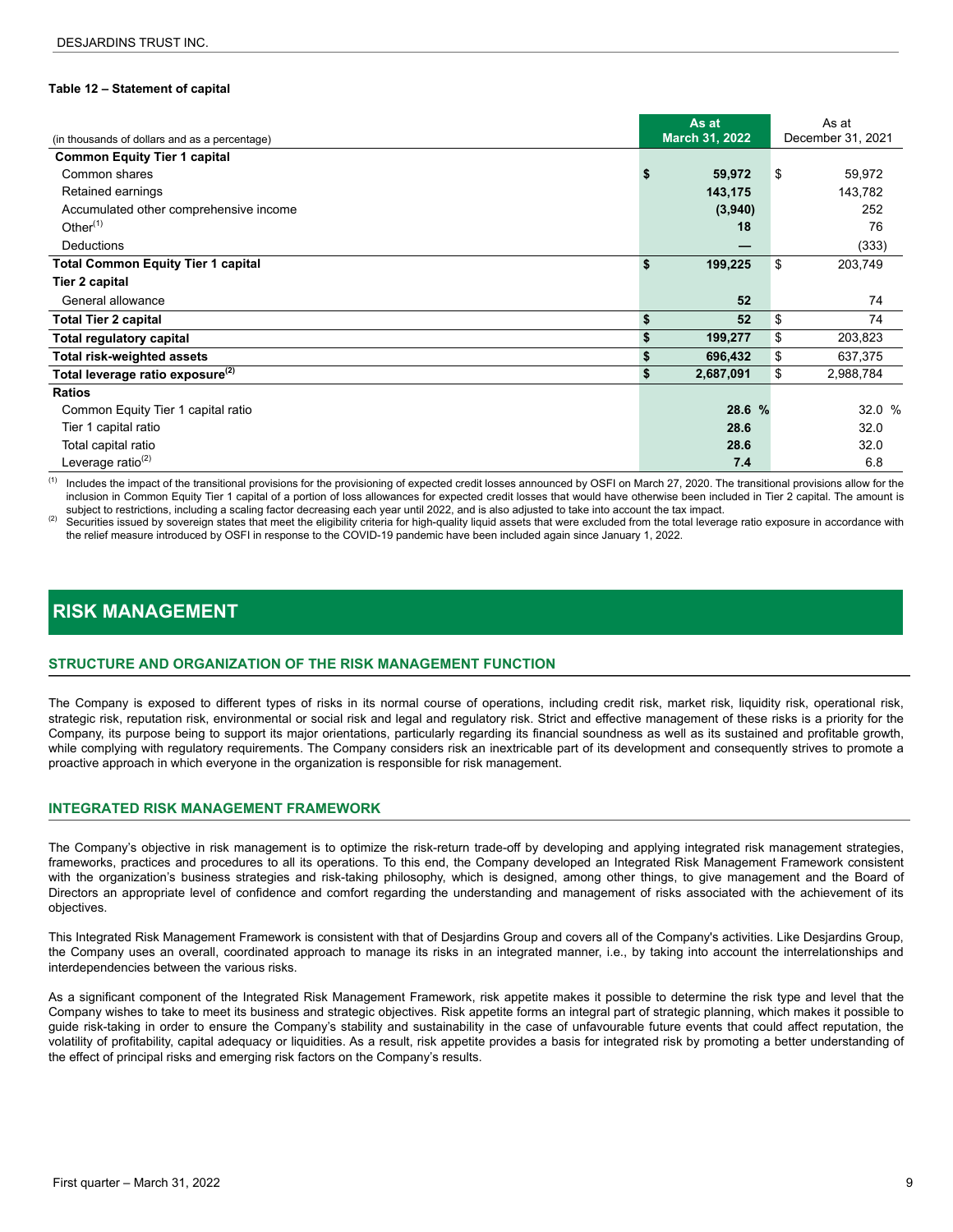The risk appetite framework reflects the Company's risk-taking philosophy, mission and values and is based on:

- Taking necessary risks to enrich the lives of people and communities and managing such risks conscientiously;
- Protecting the Company's reputation with its members, clients, communities, regulatory authorities and other stakeholders, while respecting its cooperative values;
- Understanding the risks arising from the Company's operations and engaging in only new activities for which the risks are defined, assessed and understood;
- Ensuring the Company's financial sustainability by preserving a capitalization level that is comparable with its industry peers and complies with regulatory requirements;
- Managing liquidities and refinancing activities in order to guard against liquidity risk;
- Thanks to adequate profitability in light of risk exposure, ensuring the Company's sustainability to be able to give back to members and communities as well as meet its financial commitments;
- Taking the appropriate measures against internal and external threats to protect information, including personal information and the safety of our members' and clients' assets, as well as those of the Company;
- Modernizing the Company's technology to adjust to member, client and employee needs;
- Avoiding excessively large risk concentrations;
- Maintaining an effective control environment and promoting sound management of operational and regulatory risks.

The risk management function ensures that the Company's risk profile is in line with its risk appetite. Each quarter, it makes sure that the statements and indicators set by senior management and the Board of Directors are respected, and keeps them informed. In the event a threshold or limit for a risk appetite indicator is exceeded, an immediate investigation is required. The supporting commentary and an action plan, as applicable, are then brought to the attention of the appropriate bodies. The Board of Directors is responsible for approving the risk appetite framework and ensuring that the organization's financial and strategic objectives are in line with its risk appetite.

The risk appetite framework is reviewed regularly and submitted to the Federation's Board of Directors for approval. The Risk Management Executive Division communicates the main guidelines for risk appetite to the business segments and components, and supports them in implementing these concepts by ensuring consistency in all the indicators, targets, levels and limits with the Desjardins Group Risk Appetite Framework.

The Company's structure and governance principles comply with the regulatory criteria applicable to a federal trust company. The Company's Board of Directors is responsible for directing, planning, coordinating and monitoring all its activities. In particular, it is responsible for overseeing risk management, examining internal control systems as well as adopting and properly implementing relevant risk management frameworks. The Board of Directors is supported in its specific risk management responsibilities by the Risk Management Committee, the Audit Committee and the Review Committee. All of these committees benefit from Desjardins Group's support.

The Company's management is responsible for ensuring that sound risk management practices are complied with. In particular, it ensures that appropriate frameworks are developed, implemented, monitored and reviewed. It also ensures that the Company can identify all significant risks, assess their potential impact and implement practices, procedures and control measures to effectively manage them.

The risk management approach of Desjardins Group and the Company is based on principles promoting the accountability of business units. The risk management function of Desjardins Group and the Company ensures that these units successfully manage and control on a daily basis the risks associated with their activities.

#### **Risk management frameworks and practices**

The Company uses risk management frameworks to support its business development and meet its strategic objectives. It takes the necessary measures to ensure that they are implemented, applied and maintained in order to meet the regulatory requirements to which it is subject.

The main risk management frameworks address in particular the following:

- Integrated risk management;
- Risk appetite;
- Risk modelling governance;
- Stress testing;
- Internal capital adequacy assessment;
- Operational risk management;
- Liquidity risk management;
- Interest rate risk management;
- Credit, counterparty and issuer risk management;
- Securities lending;
- Investments.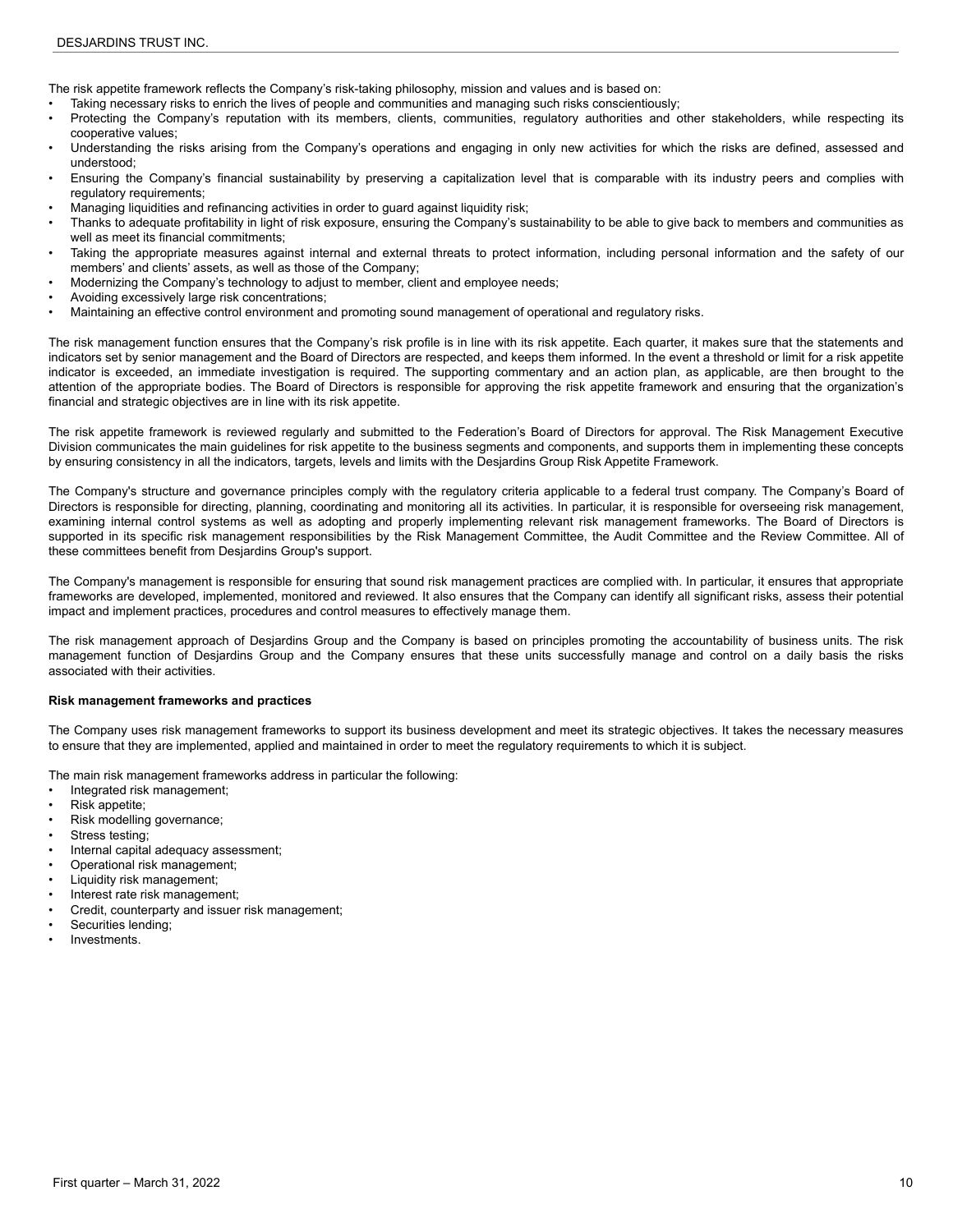#### <span id="page-10-0"></span>**CREDIT RISK**

*Credit risk is the risk of losses resulting from a borrower's, a guarantor's, an issuer's or a counterparty's failure to honour its contractual obligations, whether or not these obligations appear on the Balance Sheets.*

Limits by commitments, issuers and counterparties, borrowers, groups of borrowers and industries are prescribed by policies. They are reviewed by management and the Risk Management Committee, which recommend them to the Board of Directors.

#### **Mitigating credit risk**

In its securities lending transactions, which include repurchase and reverse repurchase agreements and securities borrowing and lending, the Company uses various techniques to reduce its counterparty credit risk.

Securities lending transactions are regulated by Investment Industry Regulatory Organization of Canada participation agreements. The Company also uses netting agreements with its counterparties to mitigate its credit risk exposure and requires a percentage of collateralization (a pledge) on these transactions.

The Company accepts from its counterparties only financial collateral that complies with the eligibility criteria set out in its policies. These criteria allow for the timely realization of collateral, if necessary, in the event of default. The types of collateral received and pledged by the Company are mainly cash and government securities.

However, the composition of the Company's portfolio was changed in 2020 as a result of the acquisition of the residential mortgages of Zag Bank. The portfolio is considered to be low risk. In addition, a significant proportion of loans are insured by a recognized guarantor. The loans will all have matured by July 2023 and will not be renewed.

As the COVID-19 pandemic situation evolves, Desjardins Group continues to offer solutions to support its members and clients. Although the future effects remain uncertain, the credit portfolio is monitored to take into account the impact.

#### **MARKET RISK**

Market risk refers to the risk of changes in the fair value of financial instruments resulting from fluctuations in the parameters affecting this value, in *particular, interest rates, exchange rates, credit spreads and their volatility.*

The Company is exposed to market risk primarily through its financial intermediation and securities lending activities. The Company has adopted policies that set out the principles, limits and procedures to use in managing market risk.

Interest rate risk is the main component of market risk to which the Company is exposed. Sound and prudent management is applied to optimize net interest income while minimizing the negative incidence of interest rate movements. The established policies describe the principles, limits and procedures that apply to interest rate risk management. The Company's Management Committee is responsible for analyzing and approving the various interest rate matching strategies while respecting the parameters defined in the policies.

Additional information of the Company's position with respect to interest rate sensitivity and maturity matching is provided in Table 11, "Interest rate sensitivity and maturity matching", in this document.

#### **LIQUIDITY RISK**

*Liquidity risk refers to the Company's capacity to raise the necessary funds (by increasing liabilities or converting assets) to meet a financial obligation, whether or not it appears on the Balance Sheets.*

The Company manages liquidity risk in order to ensure that it has timely and cost-effective access to the funds needed to meet its financial obligations as they become due, in both routine and crisis situations. Managing this risk involves maintaining a sufficient level of liquid securities. In addition, the Company ensures, through Desjardins Group, that there are stable and diversified sources of funding, that indicators are monitored and that there is a contingency plan to implement in the event of a liquidity crisis.

Liquidity risk management is a key component of the overall risk management strategy. The Company has established a policy describing the principles, limits, risk appetite thresholds as well as the procedures that apply to liquidity risk management. The policy is reviewed on a regular basis to ensure that it is appropriate for the operating environment, prevailing market conditions and regulatory requirements. It incorporates, in particular, the requirements of OSFI's Guideline B-6, *Liquidity Principles*, as well as monitoring and compliance with the standards for the liquidity coverage ratio (LCR) and net cumulative cash flow (NCCF) under Basel III. This policy has been approved by the Board of Directors and is monitored by the Risk Management Committee. During the quarter, the Company filed with OSFI the monthly reports on LCR and NCCF.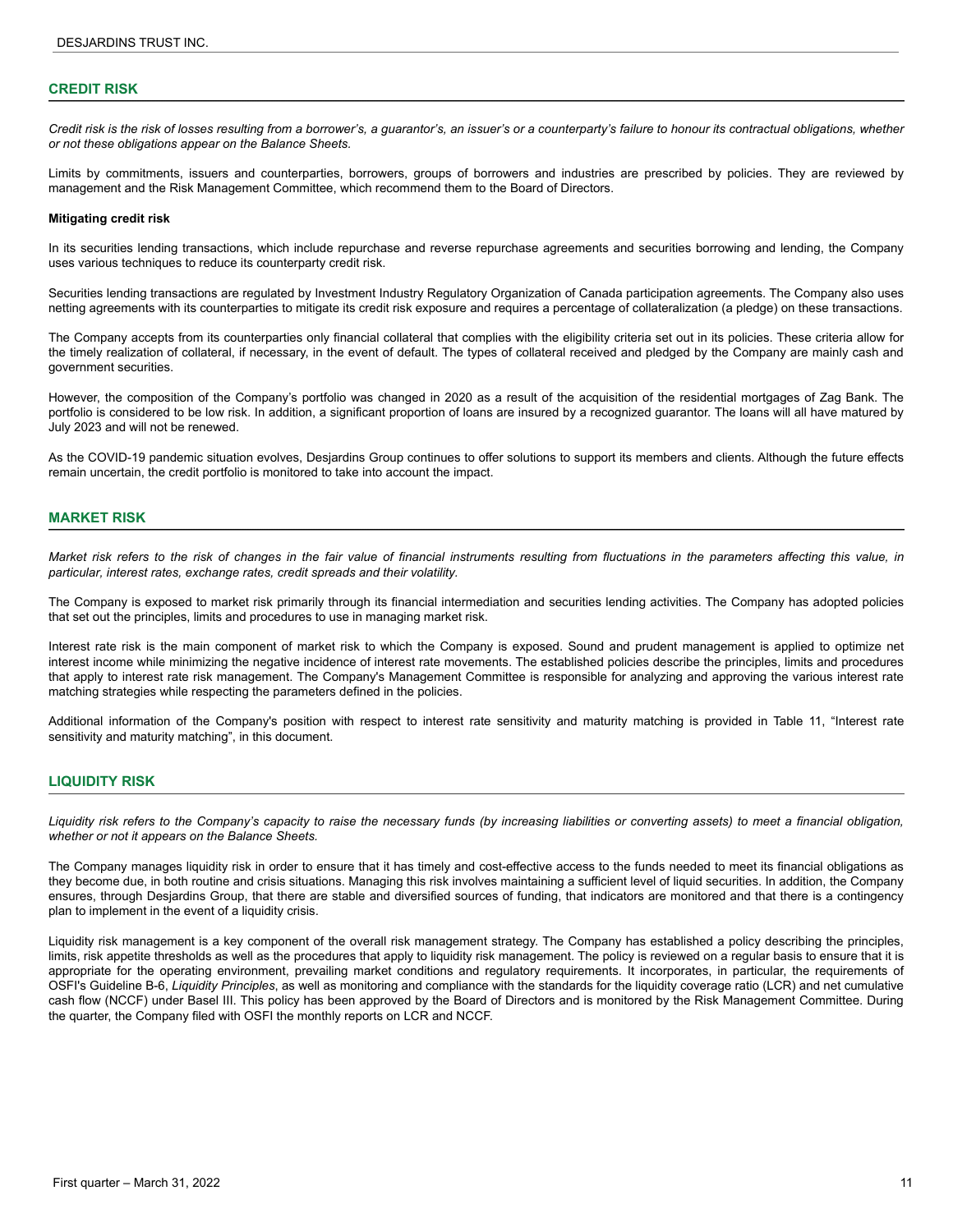#### <span id="page-11-0"></span>**OPERATIONAL RISK**

*Operational risk is the risk of inadequacy or failure attributable to processes, people, internal systems or external events resulting in losses or failure to achieve objectives and takes into account the impact of failures on the achievement of the strategic objectives of the relevant component or Desjardins Group, as the case may be.*

Operational risk is inherent to all of the Company's activities, including management and control activities in other risk areas (credit, market, liquidity, etc.) as well as activities performed by a third party. This risk may lead to losses mainly resulting from theft, fraud, damage to tangible assets, non-compliance with legislation or regulations, systems failures, unauthorized access to computer systems, cyber threats, or problems or errors in process management. To maintain this risk at an acceptable level, an operational risk management framework has been developed and deployed throughout the organization. The framework includes the usual practices for sound management of operations and is based on the three lines of defence model, clearly defining the roles and responsibilities in risk and operations management.

#### **Operational risk management framework**

The purpose of the operational risk management framework is to identify, measure, mitigate and monitor operational risk as well as make interventions and disclosures in accordance with operational risk appetite and the frameworks adopted by the Board of Directors. It is supported by guidelines setting out operational risk management foundations. At the same time, the operational risk management framework connects with the other areas of risk.

The operational risk management framework is reviewed annually to ensure its adequacy and its relevance based on Desjardins Group's risk profile and developments in industry practices.

#### **STRATEGIC RISK**

*Strategic risk refers to a possible loss in value attributable to the occurrence of external and internal events or the implementation of inadequate strategies that might prevent Desjardins Group from achieving its strategic objectives.*

It is first up to management and the Board of Directors to define the strategic orientations of Desjardins Group and the Company, taking into account risk appetite, according to the consultation processes specific to Desjardins, and to monitor the development of such orientations. Events that could compromise the achievement of the strategic objectives of Desjardins Group and the Company are regularly monitored by their directors and management. Business segments and support functions periodically identify and assess events and risks that could prevent the achievement of strategic objectives, and report thereon to the appropriate bodies.

#### **REPUTATION RISK**

*Reputation risk is the risk that a negative perception by the stakeholders, whether or not justified, of the Company's practices, actions or lack of action could have an unfavourable impact on its income and equity, or the trust that the Company or Desjardins Group inspires.*

A reputation is of critical importance, and reputation risk cannot be managed separately from other risks. Therefore, managing reputation risk in all their operating segments is a constant concern for Desjardins Group and the Company. In that regard, Desjardins Group and the Company seek to ensure that all employees are constantly aware of the potential repercussions of their actions on their reputation and image. Desjardins Group and the Company consider it essential to foster a proactive approach to risk management in which integrity and ethics are fundamental values.

Desjardins Group has defined a management framework, and roles and responsibilities with regard to reputation risk. This framework is in addition to various processes already in place to identify, measure and govern this risk, such as the previously mentioned operational risk management initiatives, the regulatory compliance program, ethical requirements, and reputation risk assessment as part of new initiatives and the introduction of new products. All these aspects are aimed to promote sound reputation risk management. In addition, the President and Chief Executive Officer of Desjardins Group is the main person responsible for the culture change process. The aim of this process is to effect a profound change in behaviour in order to always work in the best interests of members and clients. This process will also help manage reputation risks.

#### **ENVIRONMENTAL OR SOCIAL RISK**

*Environmental or social risk results from an environmental event or environmental or social issue during the Company's operations which could lead to financial losses or harm its reputation.*

Regarding environmental risk, potential financial losses may be related to an asset because of an internal risk, namely a risk generated by the Company and leading to a negative impact on the environment, or an external risk, namely an event caused by the environment and having a detrimental effect on the Company.

Climate change risk is included in environment or social risk. Climate change risk is defined as an entity's vulnerability to climate change, or the negative impact of climate change on an entity, which could lead to financial losses. In includes both:

- physical risk factors resulting from climate change that may be due to extreme events (acute) or longer term changes (chronic);
- transition risk factors resulting from the transition to an economy with low greenhouse gas (GHG) emissions. These can be regulatory, legal, technology, market or reputational factors.